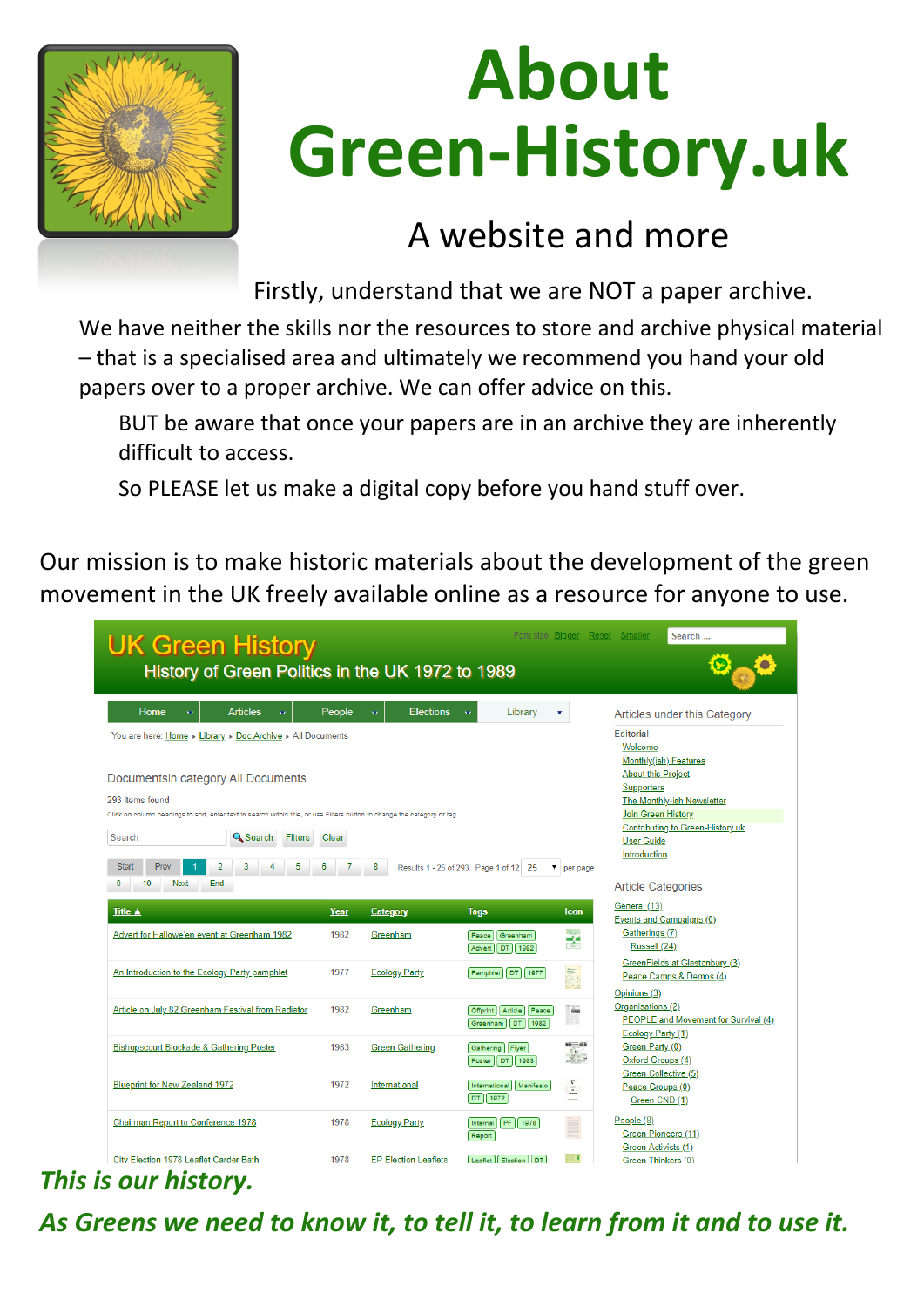

### **Help Us !** We need you.

Over the past year we have seen growing interest and enthusiasm for what we are doing with the project.

But we can't do it all alone – it takes time and personal energy to find material, scan, prepare and post it, write and publish commentaries on it  $-$  and we are aware that we have barely scratched the surface of what needs to be done.

### **Money**

There are many many ways you could help. At the most basic level you can simply donate some cash to help

keep things going – already we have a backlog of material waiting to scan – it would be good to simply pay someone a basic wage for a month to do it, maybe a summer job for an interested student…

We are only human and we make misteaks – do you have an eye for a typo, can you take something someone else has written and bash it into readable English? We need your help.

### **Memories and Materials**

But we need people who were there in the 1970s and 1980s (and soon into the 1990s) to come forward and share their materials, their memories and to write down their stories – they are fascinating and need to be told.

#### **Writing**

Even if you weren't there we need people to use the materials and write commentaries on them and narratives of the events. It may involve research, or it may just be expressing your own opinion about the meaning of what happened in the past.

#### **Wreading**